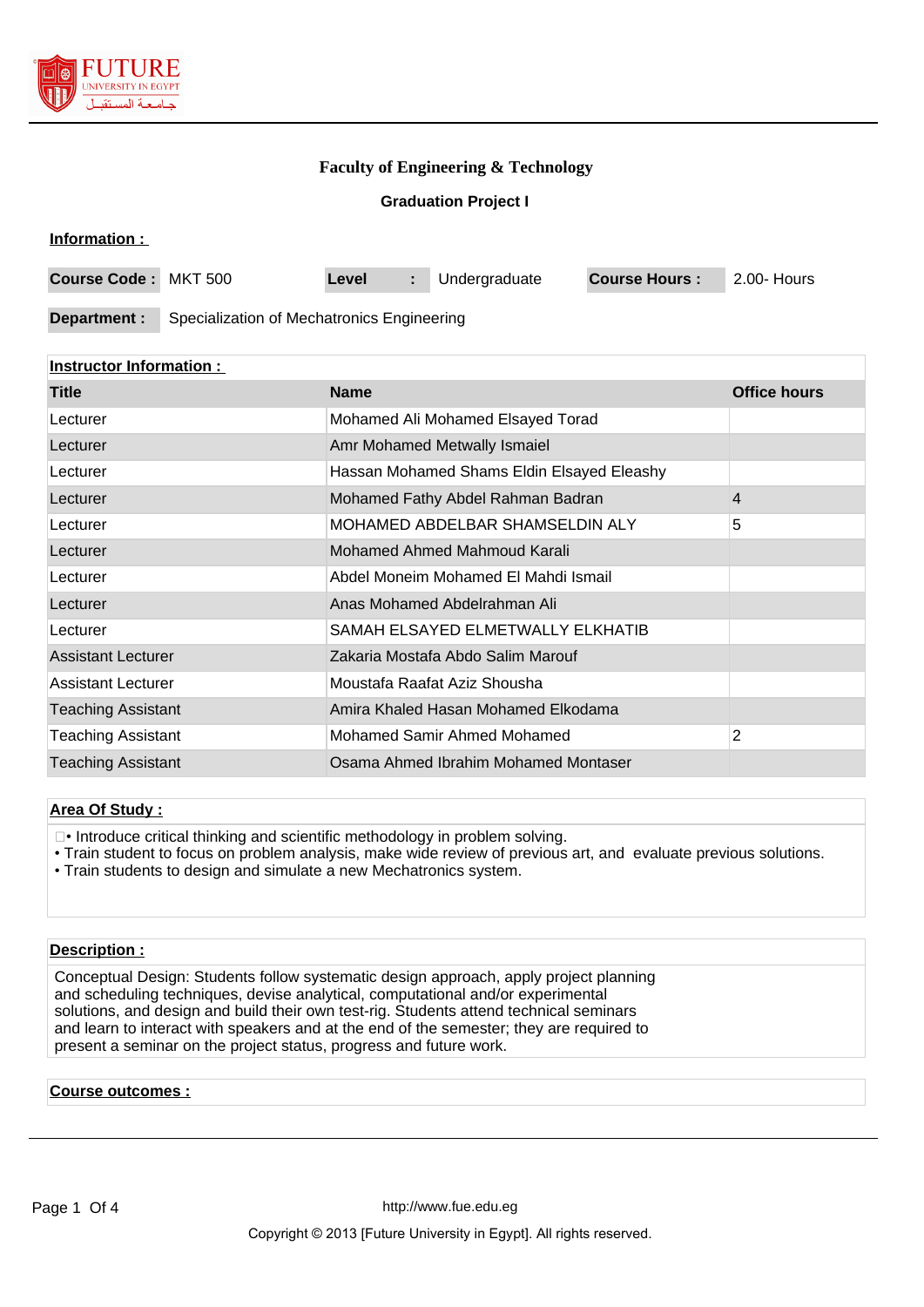

|        | a.Knowledge and Understanding::                                                                                                                                                                                                  |
|--------|----------------------------------------------------------------------------------------------------------------------------------------------------------------------------------------------------------------------------------|
| $1 -$  | a1. Demonstrate a technique for a computer aided graphical representation for the project topics<br>considered.                                                                                                                  |
| $2 -$  | a2. Tell topics related to humanitarian interests, moral issues, respect for diversity and general<br>knowledge from other disciplines.                                                                                          |
| $3 -$  | a3. Identify basics of information and communication technology (ICT).                                                                                                                                                           |
| $4 -$  | a4. Describe basics of English technical language.                                                                                                                                                                               |
| $5 -$  | a5. Describe fundamentals of technical report writing considering one of the standard format.                                                                                                                                    |
| $6 -$  | a6. Define characteristics of engineering materials including material structure and properties.                                                                                                                                 |
| $7 -$  | a7. Quote principles of design including elements design, process and/or a system related to<br>Mechatronics.                                                                                                                    |
| $8 -$  | a8. Describe quality assurance systems, codes of practice and standards, health and safety<br>requirements and environmental issues.                                                                                             |
| $9 -$  | a9. Describe current engineering technologies as related to Mechatronics including modern techniques in<br>sensors, actuators, control units and their interfaces.                                                               |
| $10 -$ | a10. Identify the professional ethics and impacts of engineering solutions on society and environment                                                                                                                            |
| $11 -$ | a11. Describe the contemporary engineering topics.                                                                                                                                                                               |
| $12 -$ | a12. Define fundamentals of problem identification, formulation and solution in the inter-disciplinary fields<br>of Mechatronics                                                                                                 |
| $13 -$ | a13. Describe the principles of sustainable design and development                                                                                                                                                               |
|        | <b>b.Intellectual Skills::</b>                                                                                                                                                                                                   |
| $1 -$  | b1. Solve engineering problems, often on the basis of limited and possibly contradicting information.                                                                                                                            |
| $2 -$  | b2. Judge engineering decisions considering balanced costs, benefits, safety, quality, reliability, and<br>environmental impact.                                                                                                 |
| $3 -$  | b3. Incorporate economic, societal, environmental dimensions and risk management in design.                                                                                                                                      |
| $4 -$  | b4. Analyse results of numerical models and assess their limitations.                                                                                                                                                            |
| 5 -    | b5. Create systematic and methodical approaches when dealing with new and advanced technology.                                                                                                                                   |
| $6 -$  | b6. Design Mechanical systems considering modern techniques including modern CAD tools.                                                                                                                                          |
| $7 -$  | b7. Analyse electrical and electronics including logic circuits, and microprocessor based systems.                                                                                                                               |
| $8 -$  | b8. Identify at an appropriate level the design, production, interfacing and software needs of different<br>parts of Mechatronics systems.                                                                                       |
| $9 -$  | b9. Create solutions to mechatronics systems especially to manufacturing, maintenance and interfacing<br>problems in a creative way, taking account of industrial and commercial constraints.                                    |
|        | c. Professional and Practical Skills: :                                                                                                                                                                                          |
| $1 -$  | c1. Construct engineering graphics to visualize various engineering applications including computer<br>aided drafting.                                                                                                           |
| $2 -$  | c2. Apply knowledge of mathematics, science, information technology, design, business context and<br>engineering practice integrally to identify, formulate and solve engineering and field problems related to<br>Mechatronics. |
| $3 -$  | c3. Carry out specialized engineering designs for a process, component or system                                                                                                                                                 |
| $4 -$  | c4. Apply the principles of sustainable design and development.                                                                                                                                                                  |
|        | d.General and Transferable Skills: :                                                                                                                                                                                             |
| $1 -$  | d1. Work in stressful environment and within constraints                                                                                                                                                                         |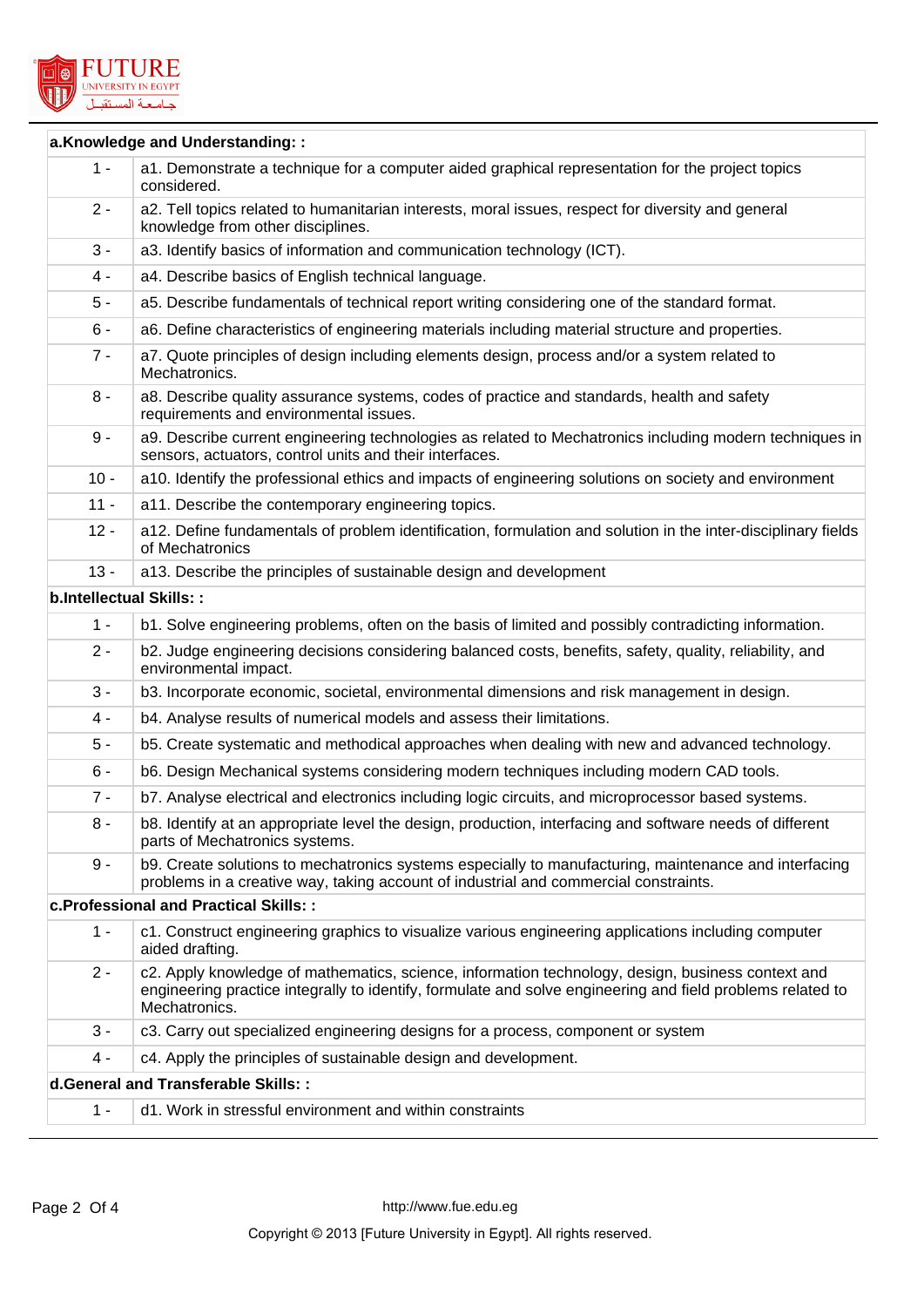

| $2 -$ | d2. Communicate effectively.                                                |
|-------|-----------------------------------------------------------------------------|
| $3 -$ | d3. Demonstrate efficient IT capabilities                                   |
| 4 -   | d4. Lead and motivate individuals                                           |
| $5 -$ | d5. Effectively manage tasks, time, and resources                           |
| $6 -$ | d6. Search for information and engage in life-long self-learning discipline |
| $7 -$ | d7. Acquire entrepreneurial skills                                          |
| 8 -   | d8. Refer to relevant literatures                                           |

#### **Course Topic And Contents :**

| <b>Topic</b>                                                                                                                              | No. of hours Lecture |          | <b>Tutorial / Practical</b> |
|-------------------------------------------------------------------------------------------------------------------------------------------|----------------------|----------|-----------------------------|
| Introduction to project steps (Planning- Designing- Making- Finishing 6<br>& Testing-Documentations) - Mechatronics system design process |                      | 0        | 6                           |
| Teams & project task selection.                                                                                                           |                      | $\Omega$ | 2                           |
| Proposal with time plan                                                                                                                   | 4                    | 0        | $\overline{4}$              |
| Literature survey of previous work - brain storming.                                                                                      | 18                   |          | 18                          |
| Alternative solutions evaluation                                                                                                          | 4                    | 0        | $\overline{4}$              |
| Design & analysis.                                                                                                                        | 18                   |          | 18                          |
| Report writing & Poster design.                                                                                                           | 4                    | 0        | 4                           |
| Presentation                                                                                                                              | 4                    |          | 4                           |

| <b>Teaching And Learning Methodologies:</b> |
|---------------------------------------------|
| Interactive Lecturing                       |
| Problem solving                             |
| Discussion (Brain storming)                 |
| <b>Experiential learning</b>                |
| Project                                     |
| <b>Collaborative Research</b>               |

# **Course Assessment : Methods of assessment Relative weight % Week No Assess What** 1st mid term 10.00 6 2nd mid term 10.00 11 Final Exam 40.00 16 Oral Exam 25.00 16 Participation and presentations 15.00

# **Course Notes :**